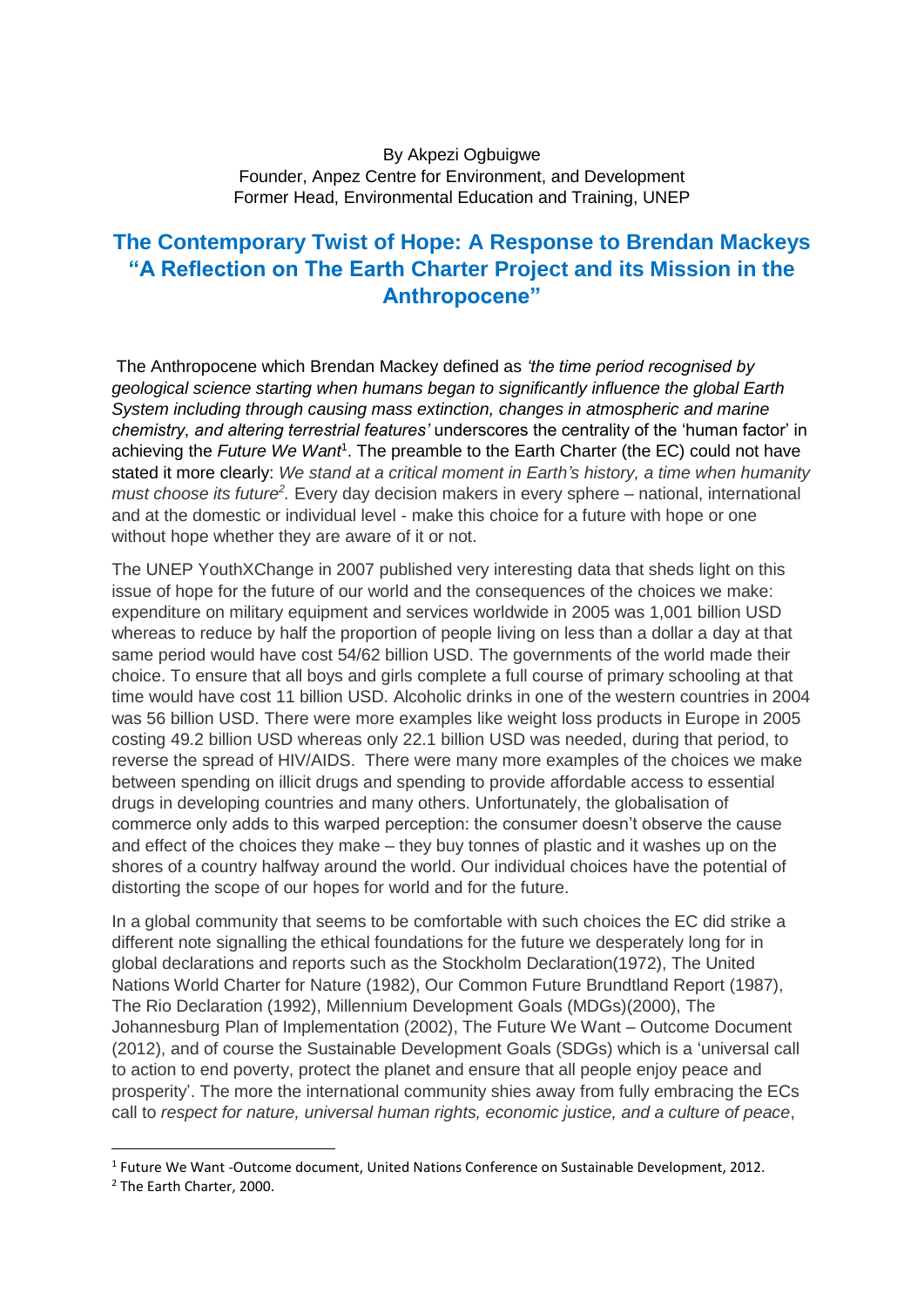the more global conferences will continue to churn out declarations and instruments that have signatories of world leaders but without the heart and soul to drive them. We should know by now that our hope is not in the multitude of our words but in our daily choices. It is in this light that the EC must be seen as an essential companion to walk the talk of global instruments and declarations and in particular the Sustainable Development Goals.

I am reminded of the story of a priest who had the unenviable task of preparing a Christmas message in the heat of the holiday festivities. In particular, his five year old son would not hear of his Dad being excused from all the fun to go prepare a sermon. His Dad then thought of an old trick his own father used on him. It was one trick that never failed. He took his son to the family lounge, took down the big world map they had on the wall and cut it to pieces! He told his son that this was now their home made puzzle. He was to put it all together and ensure that he could accurately identify their city. The Priest was sure that the five year old boy would spend a good part of the day fixing the puzzle and he would have all the time he needed to prepare his sermon. He went confidently to his study, congratulated himself on how smart he was and started preparing his sermon. In less than thirty minutes, the little boy was back jumping excitedly. 'Son we have an agreement, go fix that puzzle and we can go join the rest of the family for the festivities.' 'But Dad I am through'. 'Impossible' Dad said. Reluctantly, he followed the little boy to the family lounge and right there on the floor was the map of the world laid out and the boy proudly pointed out his city. How did you get this done the Priest exclaimed? The little boy chuckled and just could not stop giggling. He explained to his father that there was a picture of a man at the back side of the map. He figured that the fastest way to get the world map fixed would be to turn the backside and fix the man. So as soon as he fixed the man, the puzzle was solved. He had the map of the world! The priest stood in astonishment and also began to laugh. He said now I have my sermon. Fix the man and you will fix the world!

One of the most important judgements I have read as an environmental law teacher is that of the Supreme Court of the Philippines in the case of Oposa vs Factoran, Jr.<sup>3</sup> The case involved a group of Filipino minors who brought a class suit on their own behalf and on behalf of generations yet unborn, through their respective parents together with the Philippine Ecological Network Incorporated. They claimed inter alia that the country's natural forest cover was being destroyed at such a rate that the country would be bereft of forest resources by the end of the decade if not sooner. They contended that as citizens and taxpayers, they were entitled to the full benefit, use and enjoyment of the "natural resource treasure that is the country's virgin rain forests<sup>"4</sup>. They also asserted that they represent their generation as well as generations yet unborn. They prayed for an order that directs the Secretary to the Department of Environment and Natural Resources (DENR) to cancel all existing timber license agreements and cease from accepting or approving new agreements. The Petitioners' suit which had been dismissed by the Regional Trial Court was upheld by the Supreme Court. The Supreme Court recognized from the outset, that this case raised the right of the people of the Philippines to a balanced ecology, to the concept of intergenerational responsibility and justice. And held inter alia that "The Petitioners had the right to sue on behalf of succeeding generations because every generation has a responsibility to the next to preserve the rhythm and harmony of nature for the full enjoyment of a balanced and healthful ecology. The Petitioners complaint focused on one specific fundamental right, namely the right to a balanced and healthful ecology, which was incorporated in Article 16 of the 1987 Constitution. The fact that it was included under the Declaration of Principles and State Policies and not under the Bill of Rights did not make it any less important. This right

 $\overline{a}$ 

<sup>3</sup> 224 SCRA 792.

<sup>4</sup> As summarized in UNEP Biannual Bulletin of environmental Law, Special Issue No. 2, 1997.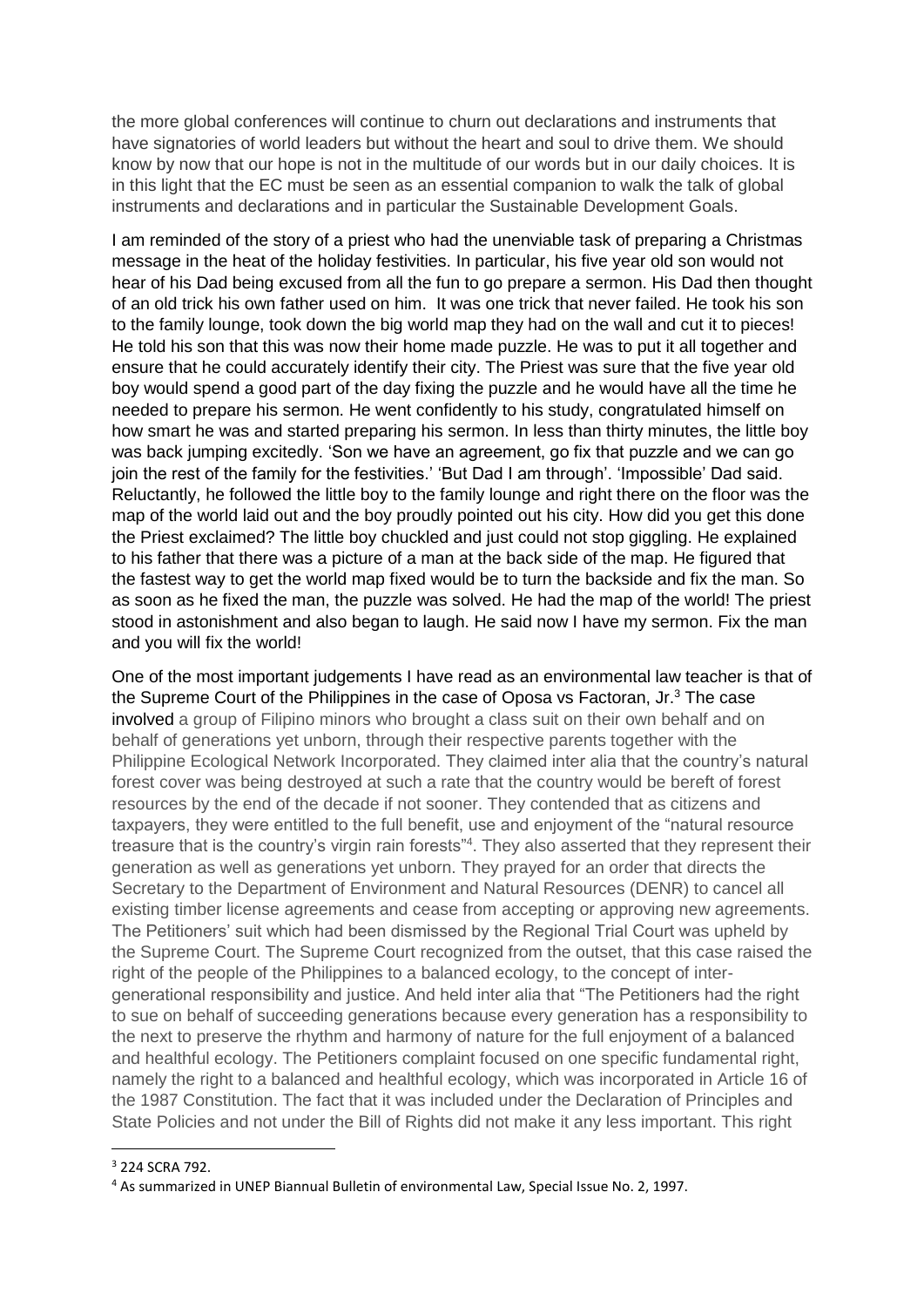implied, among other things, the judicious management and conservation of the country's forest." In this regard the Supreme Court remarked, "*As a matter of fact, these basic rights need not even be written in the Constitution for they are assumed to exist from the inception of humankind. If they are now explicitly mentioned in the fundamental charter, it is because of the well-founded fear of its framers that unless the rights to a balanced and healthful ecology and to health are mandated as State policies by the constitution itself, thereby highlighting their continuing importance and imposing upon the State a solemn obligation to preserve the first and protect and advance the second, the day would not be too far when all else would be lost not only for the present generation, but also for those to comegenerations which stand to inherit nothing but parched earth incapable of sustaining life*."<sup>5</sup> The Supreme Court underlined the fact that these are basic values and rights which are common to humanity. These are the same values for example values of respect plus inter and intra generational equity that are posited in the Earth Charter, and many other international and national bill of rights and declarations. We ignore them at our peril.

The Earth Charter was one unique opportunity the global community had to speak from the heart with one voice. It was an opportunity that happened accidently, deflecting what Brendan Mackey referred to as 'the constraints of governmental processes' and 'narrowly defined national interest', and I would add economic interest that always waters down the aspirations of the global community to get to the heart of the matter of the environment and sustainability discourse. Devoid of the bureaucracy of these 'governmental processes' and 'the sophism that nations have interest not friends'<sup>6</sup> and 'the general state of international affairs as either one of war or war readiness<sup>7</sup> a global consultative process expertly captured by Brendan Mackey in his paper evolved, encapsulating essential ethics and hearts and mind of humans giving birth to the Peoples Charter. The Earth Charter spoke to 'the basic values and rights which are common to humanity' and clarified them under four main thrust: Respect and care for the community of life, Ecological integrity, Social and Economic justice and Democracy, Nonviolence and peace.

Indeed, the real essential needs of humans do not change. There are several international instruments that keep changing to address the mixed bag of 'interests' of the international community or influential corporations, groups or persons. These have contributed to the multiple agenda on the international scene. The uniqueness of the Earth Charter is its focus on the basic values and rights which are common to humanity as referred by the supreme court in Oposas case. The unique process of hope that produced the Earth Charter demonstrates that the present structure of global governance is incapable of generating the value system that can birth the future we want.

I am in agreement with the exposé proffered by Brendan Mackey on the potential power of the Earth Charter in the Anthropocene through education, governance and activism. I would also advocate for further simplifying the charter such that its essential message of respect and care, of justice and equity of nonviolence and peace can be more effectively embedded in education, governance (international, national, local and self) and activism. However, education is still one of the most potent weapons we have for promulgating the vision

**.** 

<sup>5</sup> Oposa vs Factoran, 224 SCRA 792. (emphasis mine)

<sup>6</sup> Brendan Mackey, A Reflection on the Earth Charter Project and its Mission in the Anthropocene, 2017.

<sup>7</sup> Brendan Mackey, supra.